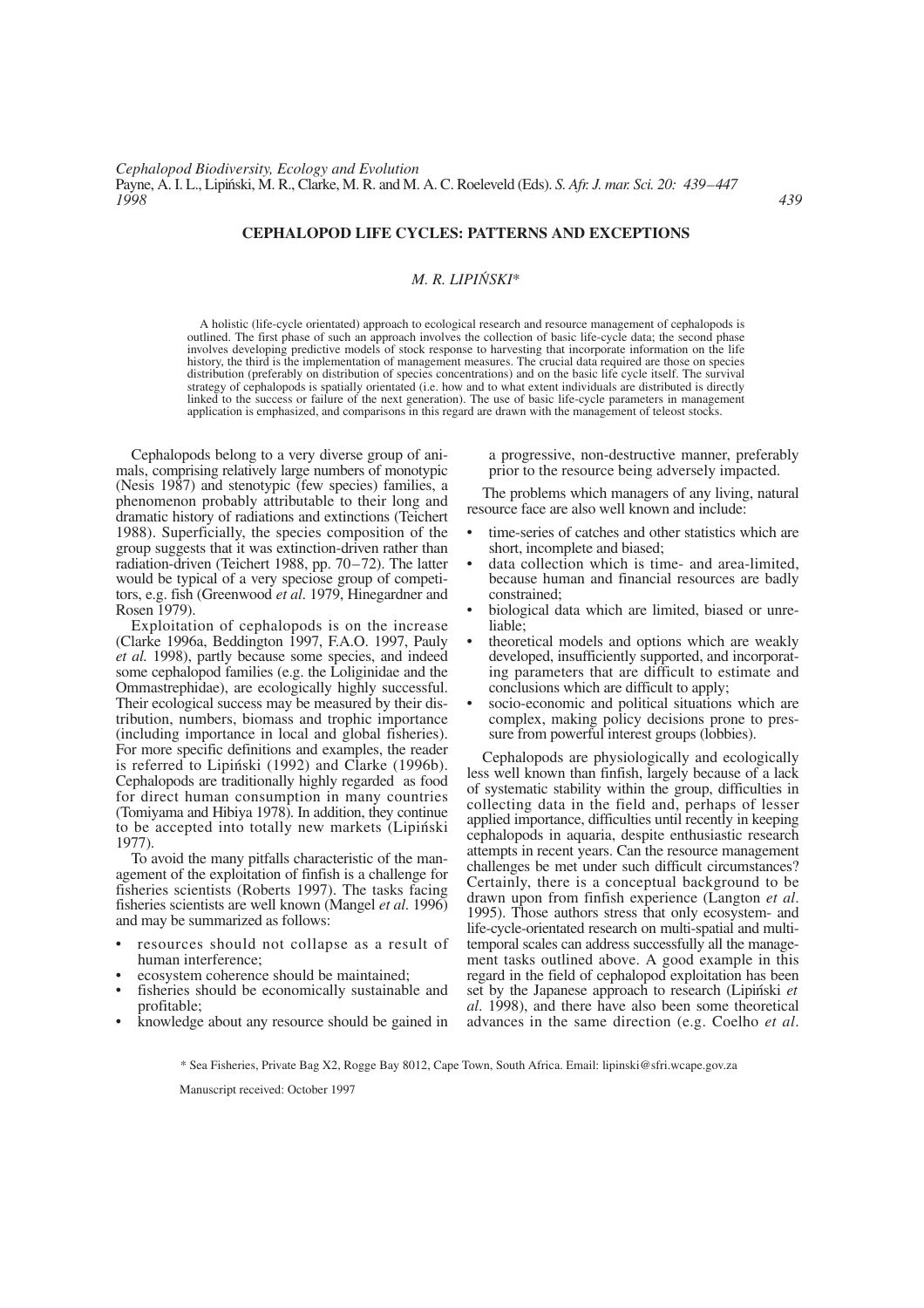

Fig. 1: Flow diagram of a cephalopod life cycle.  $E_0 - E_3$  represent environmental modifiers, which have an impact on the processes marked in the other consecutive blocks

1994). Intuitively, such holistic approaches seem to be appriopriate for poorly known species and families because they incorporate fishers' observations, which in turn determine the "behaviour" of the fishery. They also permit the assumptions of management models and/or procedures to be double-checked before their practical implementation. Finally, they allow for the development of a set of checks and balances in the management plan.

A holistic (life-cycle) approach to research and management may be described briefly as follows:

- the first phase involves the collection of basic lifecycle data on the exploited species,particularly with regard to the dynamics of its distribution and abundance;
- the second phase will develop predictive models of stock response to harvesting that incorporate information on the species' life history;
- the third phase involves developing fishery management procedures that incorporate the understanding gained in the first two phases.

Ideally, the three phases should be consecutive; in practice, they have to be explored almost simultaneously. Further, prediction-based scenarios should be flexible and operate within acceptable ranges of error and risk, instead of being confined to traditional, single units.

In this paper, a new concept in cephalopod resource

management is discussed, one which emphasizes the importance of life-cycle research. It makes use of published data concerning cephalopod stocks worldwide, although the main evidence is drawn from the author's experience with *Illex* species (Lipinski 1981) and with *Loligo vulgaris reynaudii* (Augustyn *et al*. 1992, 1994, Lipiński 1992). Overall, the paper aims to generate ideas for further investigation and is therefore qualitative in nature. The level of generalization includes most commercially exploited species from the following families of cephalopods: Octopodidae, Sepiidae, Loliginidae, Ommastrephidae and Gonatidae. The fish taxa used are limited to marine, commercially exploited groundfish species (e.g. hake *Merluccius* spp*.*).

# **CHARACTERISTICS OF CEPHALOPOD LIFE CYCLES**

## **General**

The general understanding of the cephalopod life cycle required for management purposes is presented in Figure 1; it applies to populations consisting of singleyear, non-overlapping generations. Therefore, the distribution and abundance of spawning cephalopods determines the distribution and abundance of para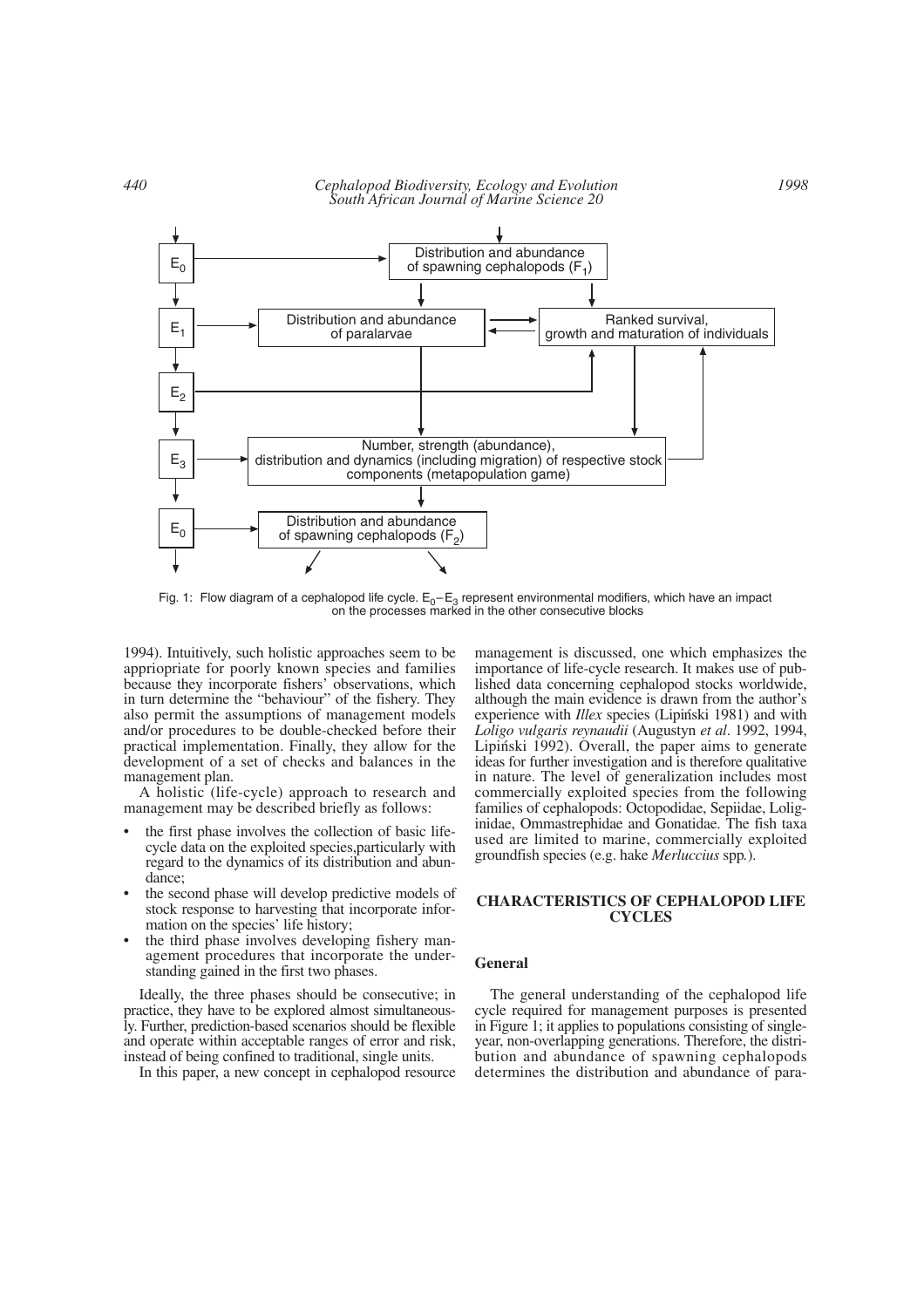larvae, whose individually ranked rates of mortality, growth and maturation in turn determine the stock composition (which itself influences mortality, growth and maturation). The adult stock, the spawners, takes part in the main metapopulation survival game (Mc-Quinn 1997) of the species. Clearly, Figure 1 could not apply to most groundfish species, because the assumption of single-year, non-overlapping generations would be violated.

The role of environmental modifiers (kept to a minimum in Fig. 1) is beyond the scope of this paper. Their characteristics are the subject of other studies (Roberts and Sauer 1994, Roberts 1998). Environmental modifiers themselves constitute a whole set of important factors, rather than a single parameter (e.g. temperature). Cause-and-effect elements between these modifiers are integral to the temporal flow of environmental conditions (represented by arrows between blocks marked E in Fig. 1).

Whether diagrams/models such as that of Figure 1 are realistic from a research perspective is currently being tested for the South African chokka squid *Loligo vulgaris reynaudii*. Information on environmental variables and the distribution and abundance of spawning squid (Augustyn *et al*. 1992, 1994) can be collected and then linked using a model (Roberts 1998). Survival (Lipiński *et al.* in prep.), growth (Lipiński and Durholtz 1994), maturation (Lipiński and Underhill 1995) and a metapopulation structure and dynamics (Augustyn *et al.* 1992, 1994) have been described and modelled. In some other species, however, collection of all necessary data may be difficult (e.g. distribution and abundance of spawning *Illex illecebrosus*; Hatanaka *et al*. 1985), but then these data may be inferred from other sources (Coelho *et al*. 1994, O'Dor *et al*. 1997).

#### **Life-cycle parameters**

Fecundity in cephalopods is dependent on their size and mass which, in turn, are often temperature-related (Forsythe 1993, Roeleveld *et al*. 1993). Fecundity is clearly linked to the survival strategy of the species (Doi and Kawakami 1979, Lipiński *et al.* in prep.). Life cycles are generally short, individual variation large and metapopulation structure complicated, loose and variable (Boyle and Boletzky 1996). Discrete populations are typically difficult to identify, and a metapopulation concept may, therefore, be useful (Mc-Quinn 1997). Cephalopods differ from fish in their lack of the *milieu interieur* (Lipiński 1992). In contrast, they exhibit great physiological plasticity (O'Dor and Shadwick 1989), which results in substantial individual variability in rates of growth and maturity. The life

cycle may be characterized by long paralarval and juvenile phases, followed by a period of rapid, exponential growth, which slows or stops during breeding (Jackson 1994).

Strong migration patterns and temporal and spatial synchronization of maturation processes make mass spawning concentrations possible (Sauer *et al*. 1992). However, maturation processes are themselves complex and seem to be highly sensitive to short-term environmental stress (e.g. temperature, darkness, lack of food; M. J. Roberts, Sea Fisheries, pers. comm.). Sexual maturity may be attained in various geographical localities within a distributional range, not only on the main spawning grounds.

The intrinsic factors that regulate cephalopod paralarval survival are very important; it is suspected that starvation plays a much greater role as a mortality factor in cephalopod paralarvae than in fish larvae (Letcher *et al.* 1996, Lipiński *et al.* in prep.). Regrettably, the only data available for making such an inference are based on aquarium observations related to the mechanism of prey capture, rejection or acceptance, and learning processes associated with this (LaRoe 1971, Hurley 1976, Yang *et al*. 1986, Lee *et al*. 1994, Chen *et al*. 1996). While such observations and experiments can be usefully continued to include predation impact, the difficulties of differentiating and quantifying predationand starvation-related mortality directly in the sea still remain.

## **SPATIAL DYNAMICS OF CEPHALOPOD POPULATIONS**

### **Cephalopods and fish: the main ecological point of departure**

The key to understanding the ecological success or failure of cephalopod species lies in interpretation of the roles of spatial and temporal scales in their life cycle. These are important, because they are reversed in cephalopod and fish life histories; therefore, they represent a major point of ecological departure between the two groups (O'Dor 1998).

In most marine fish, optimal ontogeny favours a short larval phase and a long adult life, with two or more spawning events (iteroparity). Their survival depends to a large extent on predator-prey relationships (Letcher *et al*. 1996).

In summary, in most exploited marine groundfish:

• the larval phase of their growth is relatively short and, consequently, they are transported passively for a short time only;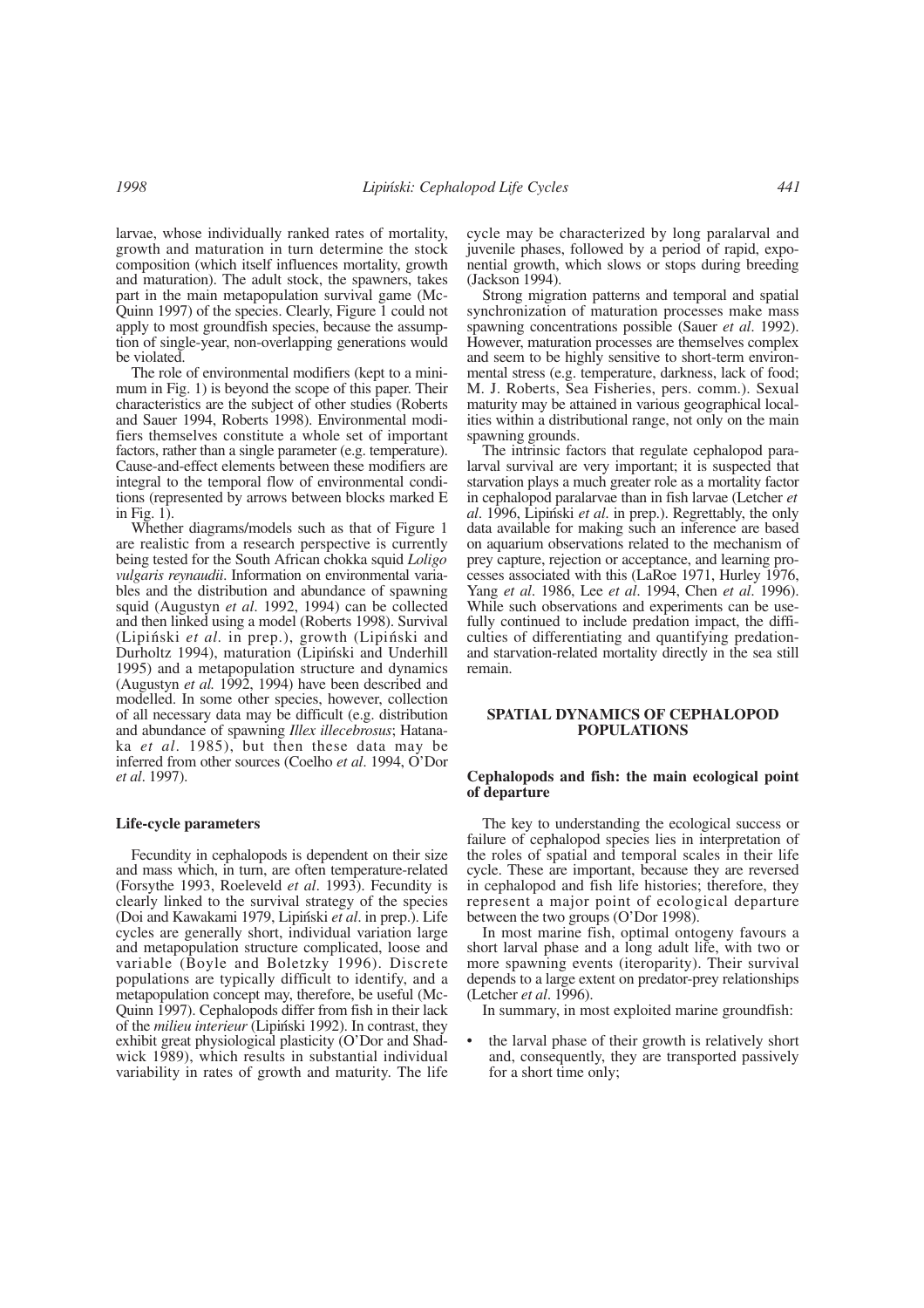

Fig. 2: Qualitative spatial scale of the life cycle of *Loligo vulgaris reynaudii*

- their survival is at least equally or more predatorprey related than related to factors leading to starvation (interpretation based on the results of Letcher *et al*. 1996);
- habitat selection on the shelf presents relatively little constraint to either juveniles or adults – energetics, resources and time are available.

Owing to the overlapping generations in fish populations, they are well equipped to counter sudden, and drastic, reductions in their numbers. The lifecycle properties listed above have allowed largescale, sustainable (or at least semi-sustainable; Pauly *et al*. 1998) fisheries for many groundfish species to develop.

Cephalopod paralarvae are better equipped energetically than adults (i.e. their loss of energy in swimming, catching prey, etc. is relatively smaller than that of adults; O'Dor and Webber 1986, O'Dor *et al.* 1986). Survival of cephalopod paralarvae is largely dependent on their ability to avoid starvation and is therefore linked to a learning process (Lipinski *et al.* in prep.). In contrast to the paralarval period, cephalopod adults do not enjoy the energetic advantages which fish do (O'Dor and Webber 1986). Physiological and ecological commitments are stretched to their limits during this latter phase, which is characteristically short (O'Dor and Shadwick 1989, Boyle and Boletzky 1996).

In cephalopods such as *Loligo vulgaris reynaudii*, paralarvae, juveniles and adults of the same population separate and become spatially distinct. Such a distribution is determined by prevailing water movements (which are, of course, influenced by winds and currents) and the availability of appropriate food. The influence of predation pressure in this respect is poorly understood. In more general terms, the metapopulation survival game of *L. v. reynaudii* is played between the main spawning and feeding grounds. The game is won for the species if enough back-up spawners exist at any given time in any part of the range of the species to compensate for all possible large-scale disasters (including capture by fisheries) which may occur in another part of the range. This safety mechanism in *L. v. reynaudii* is spatial, and when the main aggregations form on the spawning grounds, it will operate mainly on the feeding grounds (Fig. 2). In addition, a small proportion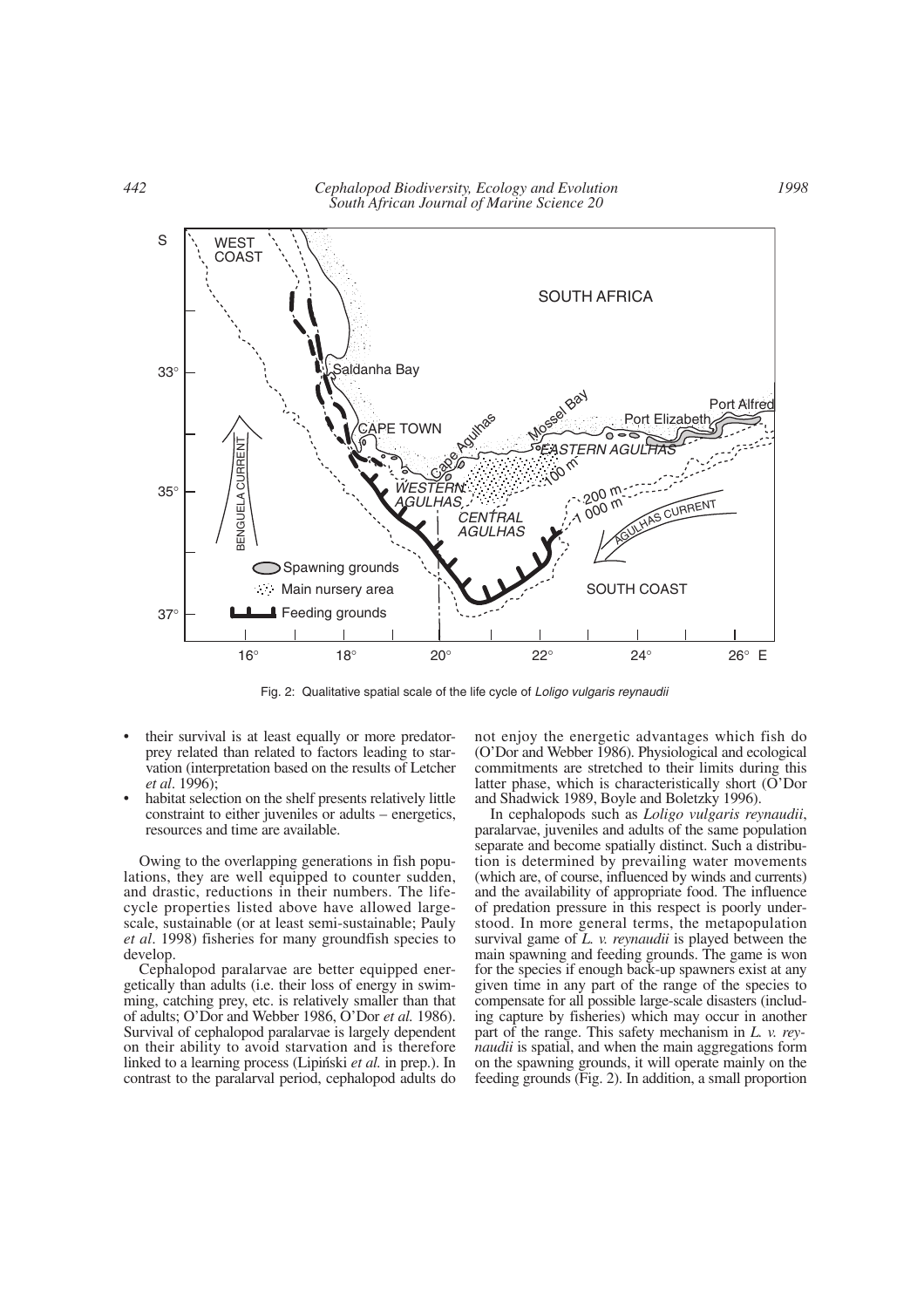

Fig. 3: Patterns of catches and of feeding and spawning of three species of squid – (a) *Loligo vulgaris reynaudii,* (b) *Ommastrephes bartramii,* (c) *Todarodes pacificus* (SP = spawning concentrations, FD = feeding aggregations, F = nonspecific small schools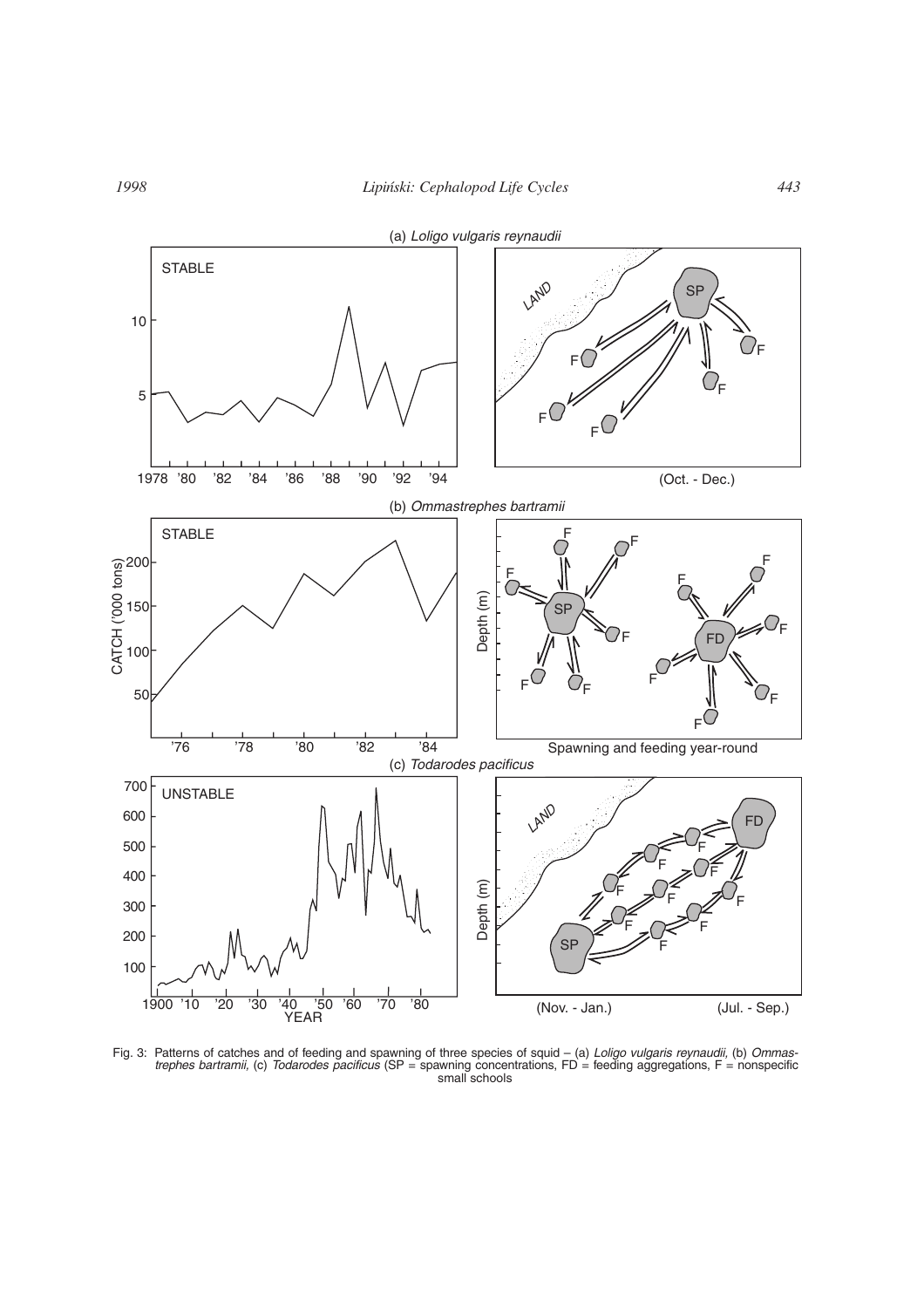of the metapopulation is on the move all the time and may also act as a buffer against sudden or prolonged disasters (Sauer et al. 1997, Lipiński et al. 1998). In some squid species, however, these safety mechanisms do not work well. Examples are the metapopulations of *Illex illecebrosus* (Coelho *et al.* 1994) and *Todarodes pacificus* around Japan (Murata 1989). In both cases, large feeding aggregations, which were the target of fisheries, collapsed as a result of drastic and sudden reductions in abundance from one year to the next.

It is suspected that the stability of stocks of and fisheries for cephalopods such as *Loligo vulgaris reynaudii* and *Ommastrephes bartramii* is dependent upon difficult-to-predict and multi-factored external variables acting on a complicated metapopulation structure (Lipiński 1996). In such a scenario, the metapopulation is fragmented into a multitude of small units (mostly hunting schools) which occupy the whole spatial range of the species. Each of these units acts like a single generation in fish, so enhancing the probability of survival of the species in the event of a sudden biomass reduction anywhere within the range. On the other hand, when the metapopulation is highly structured (e.g. the number of spatial units is small in a part of or in the whole species range, but the numbers of individuals in each unit are very large), the same factors result in unstable, unpredictable stocks and fisheries (e.g. *Illex illecebrosus* and *Todarodes pacificus*, Fig. 3). However, even within such metapopulations, the basic pattern of the life cycle and the spatial safeguards (see above) are sufficient to preserve the species and to pave the way for complete recovery (Sakurai *et al*. 1997). There are, of course, the intermediate cases (e.g. *Illex argentinus*), where the number of units is large, and where the numbers of individuals in many units are very large.

In *Loligo vulgaris reynaudii*, there may be some systematic patterns between years with regard to spatial and temporal shifts in abundance. For example, Roel (1998) detected two opposing trends in abundance indices for the metapopulation over time, on the same fishing grounds. The groundfish research survey results showed an increase, while both bycatches of *L. v. reynaudii* in the trawl fishery and catch rates in the directed jig fishery decreased. In the present author's opinion, the explanation may lie in a systematic and natural annual variation in the biomass within a given year, particularly during the period during which a survey is conducted. This increase may be linked to the beginning of an eastward migration of squid preceding the main spawning season (September survey) or to an offshore migration of squid to spawn in deeper water (April/May survey; Roberts and Sauer 1994). In both cases, such migrations could make squid more accessible to bottom gear on the trawlable

grounds. Of course, there are other opinions (Roel 1998).

In summary, most commercially exploitable cephalopod populations exhibit the following characteristics:

- the paralarval and early juvenile period of growth is of relatively long duration, resulting in a protracted period of passive transport;
- paralarval survival is linked to an ability to stave off starvation, i.e. learning how to capture prey is very important;
- habitat selection has severe constraints, energetic costs are high, reserves are often lacking and generation times (longevities) are short;
- the adult phase is short.

As a consequence, spatial distribution is a very important limiting factor for cephalopod survival. The success or failure of each generation may be decided by the geographic and micro-habitat distribution of the preceding generation.

## **USE OF LIFE-HISTORY INFORMATION IN MANAGEMENT**

Various implications for possible approaches to management can be drawn from the ideas outlined above. Two examples are described below.

The CIAC '97 Fisheries Workshop that dealt with cephalopod resource management concluded that the most important key feature of cephalopod fisheries biology was that "...most exploited squid species have a very short lifespan (annual or subannual), thus the only manner which catch levels in one year affect abundance in the next is through the stock-recruitment relationship" (Lipiński *et al.* 1998). Such a stockrecruitment relationship may be represented graphically (Fig. 4). Even if it is assumed that the spawning stock and paralarva abundance indices can be obtained easily, the size of the spawning stock will always be linked to immigration into the fished stock. Therefore, the spawning stock in the following year cannot be deduced only from the number of recruits at the onset of the fishing season (e.g. in spring for chokka *Loligo vulgaris reynaudii*). In such a case, the stock-recruitment relationship as well as the quantitative spatial strategy of the species have to be known to attempt to predict (i.e. assess the stock dynamics) the abundance of squid for the next year.

A second example, also from the *L. v. reynaudii* fishery, deals with calculations of the Sustainable Spawning Biomass (SSB), which are very useful in planning the management of resources, even if the proportional escapement strategy is not an option (Au-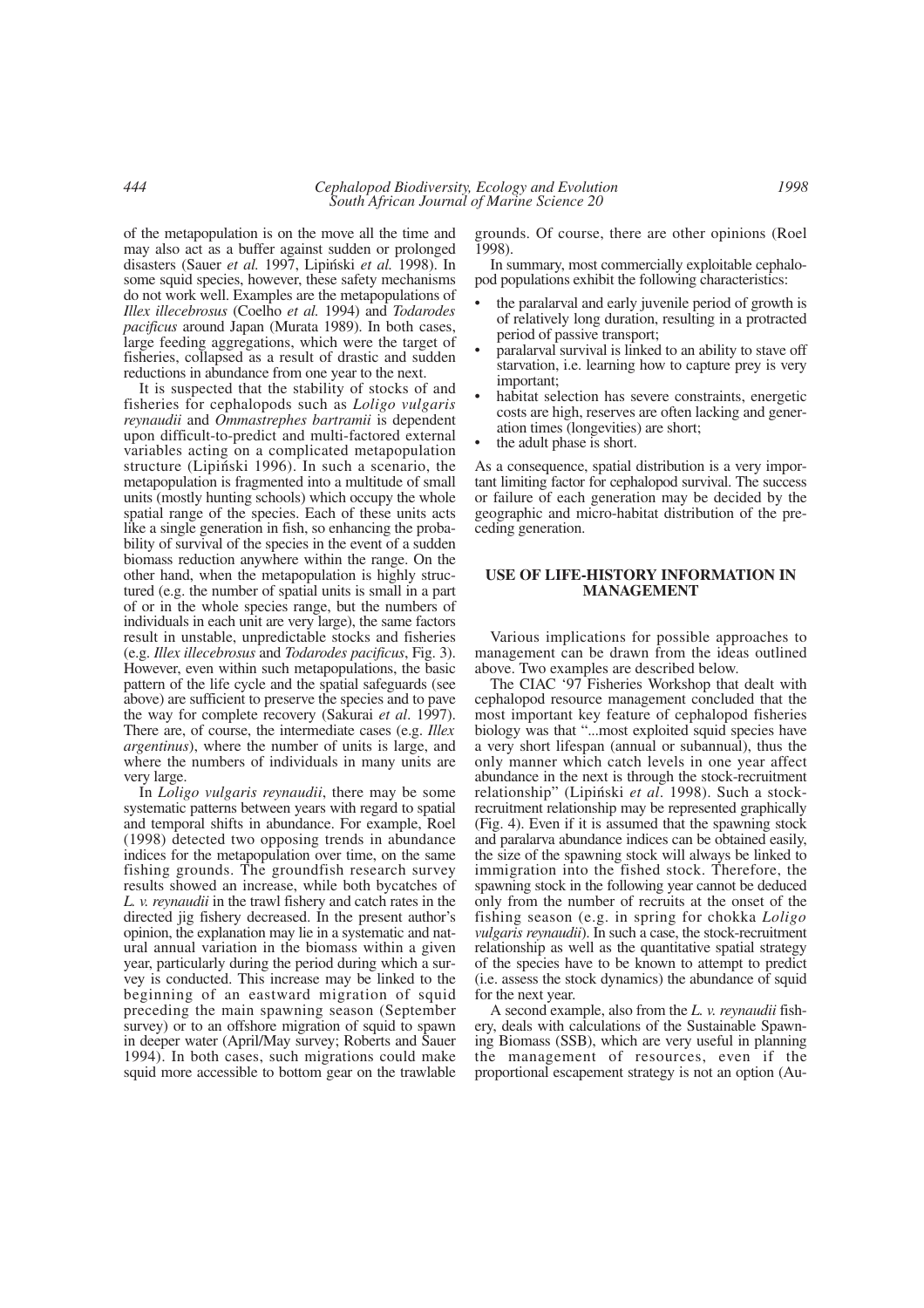

Fig. 4: Graphic representation of the stock-recruitment relationship in *Loligo vulgaris reynaudii*. *N* = numbers, *a* = spawning stock, *a'* = resultant spawning stock,  $b =$  hatchlings,  $c =$  end of life of the whole generation,  $d$  = recruits. At any time the number of surviving individuals (Line  $e - c$ ) may suddenly drop (e.g. line between *r*+ and *d*)

gustyn *et al.* 1993). The spatial distribution of squid (Fig. 2), which impacts the species' strategy for survival, makes it difficult to do a straightforward SSB calculation. If this were done for the spawning grounds only (where most of the fishing takes place), it would miss the large reserve components (stock reserves) on the Agulhas Bank, away from the spawning grounds. However, SSB calculations for the latter area will obviously have to be very different from those applicable to the spawning grounds. To accommodate such differences in one management plan will obviously require a detailed, quantitative knowledge of the spatial survival strategy on a species level.

#### **ACKNOWLEDGEMENTS**

These ideas were influenced by the input of many colleagues during the CIAC '97 Workshops and Symposium. Changes reflecting this input were made to the draft manuscript at the revision stage and, *inter alia*, were suggested by by the reviewers. My colleagues Dr R. L. Tilney and the first editor of this volume

helped the clarity of the manuscript by getting rid of the Polish in my English. Very useful comments on an early draft were also made by Dr S. des Clers (formerly Imperial College, London) and an anonymous reviewer.

#### **LITERATURE CITED**

- AUGUSTYN, C. J., LIPIŃSKI, M. R. and W. H. H. SAUER 1992 — Can the *Loligo* squid fishery be managed effectively? A synthesis of research on *Loligo vulgaris reynaudii*. In *Benguela Trophic Functioning*. Payne, A. I. L., Brink, K. H., Mann, K. H. and R. Hilborn (Eds). *S. Afr. J. mar. Sci.* **12**: 903–918.
- AUGUSTYN, C. J., LIPINSKI, M. R., SAUER, W. H. H., ´ ROBERTS, M. J. and B. A. MITCHELL-INNES 1994 — Chokka squid on the Agulhas Bank: life history and ecology. *S. Afr. J. Sci*. **90**(3): 143–154.
- AUGUSTYN, C. J., ROEL, B. A. and K. L. COCHRANE 1993 Stock assessment in the chokka squid *Loligo vulgaris reynaudii* fishery off the coast of South Africa. In *Recent Advances in Cephalopod Fisheries Biology.* Okutani, T., O'Dor, R. K. and T. Kubodera (Eds). Tokyo; Tokai University Press: 3–14.
- BEDDINGTON, J. R. 1997 Issues and outcomes for Theme 5. What is the scope for development of wild stock fisheries? In *Developing and Sustaining World Fisheries Resources. The State of Science and Management. Proceedings of the Second World Fisheries Congress, Brisbane, July 1996.* Hancock, D. A., Smith, D. C., Grant, A. and J. P. Beumer (Eds). Collingwood, Australia; CSIRO Publishing: 625–627.
- BOYLE, P. R. and S. von BOLETZKY 1996 Cephalopod populations: definition and dynamics. *Phil. Trans. R. Soc. Lond.* **351B**: 985–1002.
- CHEN, D. S., VAN DYKHUIZEN, G., HODGE, J. and W. F. GILLY 1996 — Ontogeny of copepod predation in juvenile squid (*Loligo opalescens*). *Biol. Bull. mar. biol. Lab., Woods Hole* **190**: 69–81.
- CLARKE, M. R. 1996a The role of cephalopods in the world's oceans: an introduction. *Phil. Trans. R. Soc. Lond.* **351B**: 979–983.
- CLARKE, M. R. (Ed.) 1996b *The Role of Cephalopods in the World's Oceans*. *Phil. Trans. R. Soc. Lond.* **351B**: 977–1112.
- COELHO, M. L., STOBBERUP, K. A., O'DOR, R. [K.] and E. G. DAWE 1994 — Life history strategies of the squid, *Illex illecebrosus*, in the Northwest Atlantic. *Aquat. Living Resour.* **7**: 233–246.
- DOI, T. and T. KAWAKAMI 1979 Biomass of Japanese common squid *Todarodes pacificus* Steenstrup and the management of its fishery. *Bull. Tokai reg. Fish. Res. Lab.* **99**: 65–83 (in Japanese).
- F.A.O. 1997 Yearbook of fisheries statistics. Catches and landings*,* 1995. *F.A.O. Fish. Ser*. **80**: 716 pp.
- FORSYTHE, J. W. 1993 A working hypothesis of how seasonal temperature change may impact the field growth of young cephalopods. In *Recent Advances in Cephalopod Fisheries Biology.* Okutani, T., O'Dor, R. K. and T. Kubodera (Eds). Tokyo; Tokai University Press: 133–143.
- GREENWOOD, P. H., ROSEN, D. E., WEITZMAN, S. H. and G. S. MYERS 1979 — Phyletic studies of teleostean fishes, with a provisional classification of living forms. In *Readings in Ichthyology.* Love, M. S. and G. M. Cailliet (Eds). Santa Monica, California; Goodyear Publishing: 73–94.
- HATANAKA, H., KAWAHARA, S., UOZUMI, Y. and S. KASA-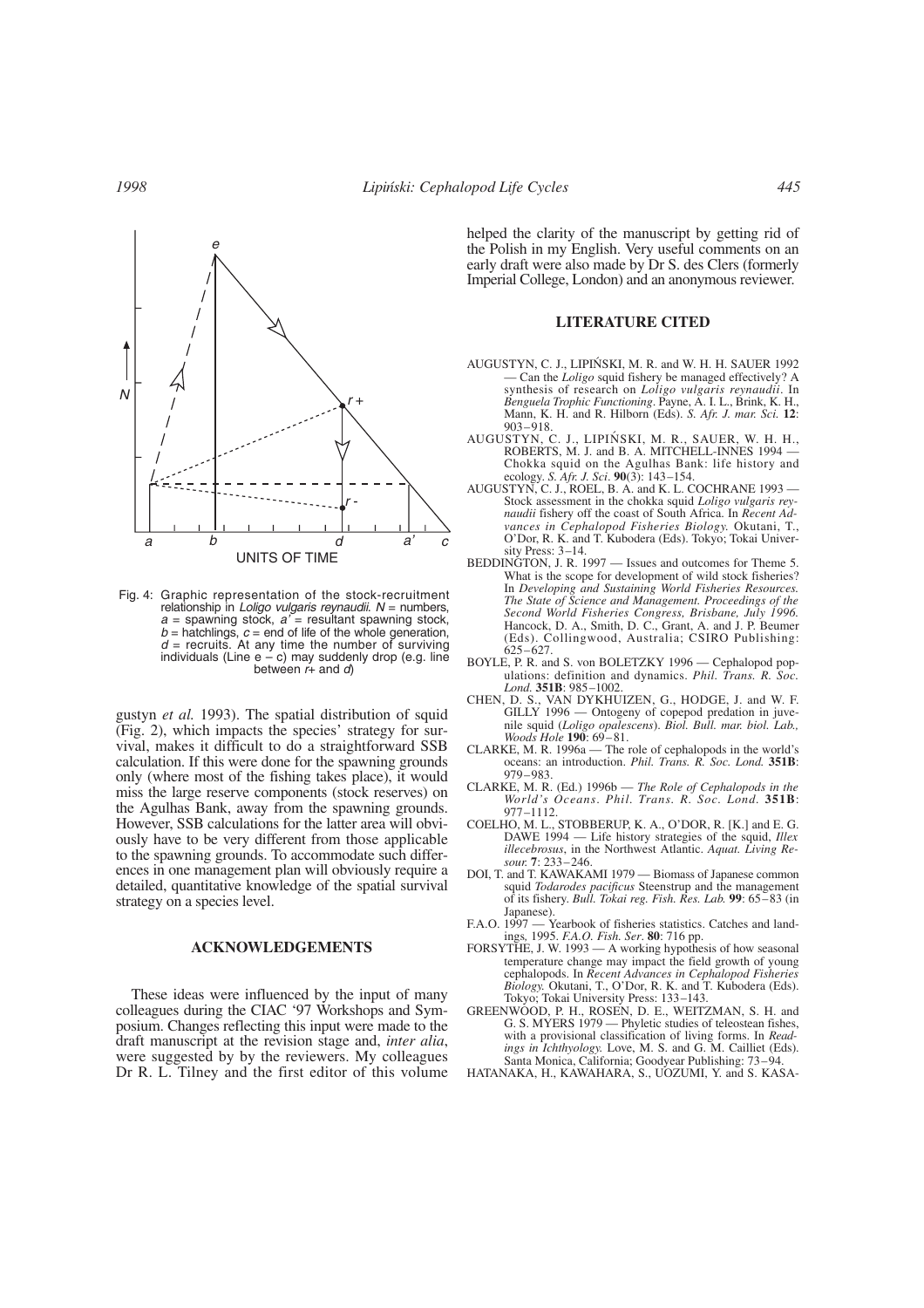HARA 1985 — Comparison of life cycles of five ommastrephid squids fished by Japan: *Todarodes pacificus, Illex illecebrosus, Illex argentinus, Nototodarus sloani sloani* and *Nototodarus sloani gouldi*. *NAFO scient. Coun. Stud.* **9**: 59–68.

- HINEGARDNER, R. and D. E. ROSEN 1979 Cellular DNA content and the evolution of teleostean fishes. In *Readings in Ichthyology.* Love, M. S. and G. M. Cailliet (Eds). Santa Monica, California; Goodyear Publishing: 112–136.
- HURLEY, A. C. 1976 Feeding behavior, food consumption, growth, and respiration of the squid *Loligo opalescens* raised in the laboratory. *Fishery Bull., Wash.* **74**(1): 176–182.
- JACKSON, G. D. 1994 Application and future potential of statolith increment analysis in squids and sepioids. *Can. J. Fish. aquat. Sci.* **51**: 2612–2625.
- LANGTON, R. W., AUSTER, P. J. and D. C. SCHNEIDER 1995 — A spatial and temporal perspective on research and management of groundfish in the Northwest Atlantic. *Revs Fish. Sci.* **3**(3): 201–229.
- LaROE, E. T.  $1971$  The culture and maintenance of the loliginid squids *Sepioteuthis sepioidea* and *Doryteuthis plei*. *Mar. Biol.* **9**(1): 9–25.
- LEE, P. G., TURK, P. E., YANG, W. T. and R. T. HANLON 1994 — Biological characteristics and biomedical applications of the squid *Sepioteuthis lessoniana* cultured through multiple generations. *Biol. Bull. mar. biol. Lab., Woods Hole* **186**: 328–341.
- LETCHER, B. H., RICE, J. A., CROWDER, L. B. and K.A. ROSE 1996 — Variability in survival of larval fish: disentangling components with a generalized individual-based
- model. *Can. J. Fish. aquat. Sci.* **53**: 787–801. LIPINSKI, M. [R.] (Ed.) 1977 ´ *Squid Symposium, Gdynia, June 5–6, 1973.* Warsaw; Foreign Scientific Publications: 120
- pp. LIPINSKI, M. [R.] 1981 Systematyczne i ewolucyjne znacze- ´ nie zmiennosci kalmarów z rodzaju *Illex* [Systematic and evolutionary significance of variability in squids from the genus *Illex*]. Ph.D. thesis, Uniwersytet Gdanski: 196 pp.
- LIPIŃSKI, M. R.  $1992$  Cephalopods and the Benguela ecosystem: trophic relationships and impact. In *Benguela Trophic Functioning.* Payne, A. I. L., Brink, K. H., Mann, K. H. and R. Hilborn (Eds). *S. Afr. J. mar. Sci.* **12**: 791–802.
- LIPINSKI, M. R. 1996 Squid fisheries of the world: chaos or ´ pattern? In *Second World Fisheries Congress, Brisbane, July 1996, Proceedings* **1.** Hancock, D. A. and J. P. Beumer (Eds). Brisbane, Australian Society for Fish Biology: 22–23 (Abstract only).
- LIPIŃSKI, M. R., BUTTERWÓRTH, D. S., AUGUSTYN, C. J., BRODZIAK, J. F. K., DES CLERS, S., O'DOR, R. K., PAULY, D., PURCHASE, L.V., ROBERTS, M. J., ROEL, B. A., SAKURAI, Y. and W. H. H. SAUER 1998 — Cephalopod fisheries: a future global upside to past over-exploita-<br>tion of living marine resources? Results of an tion of living marine resources? Results of an international workshop, 31 August - 2 September 1997, Cape Town, South Africa. In *Cephalopod Biodiversity, Ecology and Evolution. Payne, A. I. L., Lipiński, M. R.,* Clarke, M. R. and M. A. C. Roeleveld (Eds). *S. Afr. J. mar. Sci.* **20**: 463–469.
- LIPINSKI, M. R. and M. D. DURHOLTZ 1994 Problems associated with ageing squid from their statoliths: towards a more structured approach. *Antarctic Sci.* **6**(2): 215–222.
- LIPIŃSKI, M. R., HAMPTON, I., SAUER, W. H. H. and C. J. AUGUSTYN 1998 — Daily net emigration from a spawning concentration of a chokka squid (*Loligo vulgaris reynaudii* d'Orbigny, 1845) in Kromme Bay, South Africa. *ICES J. mar. Sci.* **55**: 260–272.
- LIPIŃSKI, M. R. and L. G. UNDERHILL 1995 Sexual maturation in squid: quantum or continuum? *S. Afr. J. mar. Sci.*

**15**: 207–223.

- LIPIŃSKI, M. R., WISSEL, C. and R. NAVARRO (in preparation) — A model of loliginid squid survival (Cephalopoda: Loliginidae).
- MANGEL, M., TALBOT, L. M., MEFFE, G. K., AGARDY, T., ALVERSON, D. L., BARLOW, J., BOTKIN, D. B., BU-DOWSKI, G., CLARK, T., COOKE, J., CROZIER, R. H., DAYTON, P. K., ELDER, D. L., FOWLER, C. W., FUN-TOWICZ, S., GISKE, J., HOFMAN, R. J., HOLT, S. J., KELLERT, S. R., KIMBALL, L. A., LUDWIG, D., MAG-NUSSON, K., MALAYANG, B. S., MANN, C., NORSE, E. A., NORTHRIDGE, S. P., PERRIN, W. F., PERRINGS, C., PETERMAN, R. M., RABB, G. B., REGIER, H. A., REYNOLDS, J. E., SHERMAN, K., SISSENWINE, M. P., SMITH, T. D., STARFIELD, A., TAYLOR, R. J., TILL-MAN, M. F., TOFT, C., TWISS, J. R., WILEN, J. and T. P. YOUNG 1996 — Principles for the conservation of wild living resources. *Ecol. Applications* **6**(2): 338–362.
- McQUINN, I. H. 1997 Metapopulations and the Atlantic herring. *Revs Fish Biol. Fish.* **7**: 297–329.
- MURATA, M. 1989 Population assessment, management and fishery forecasting for the Japanese common squid, *Todarodes pacificus*. In *Marine Invertebrate Fisheries: their Assessment and Management.* Caddy, J. F. (Ed.). New York; Wiley: 613–636.
- NESIS, K. N. 1987 *Cephalopods of the World.* Neptune City, New Jersey; T.F.H. Publications: 351 pp.
- O'DOR, R. K. 1998 Can understanding squid life history strategies and recruitment improve management? In *Cephalopod Biodiversity, Ecology and Evolution.* Payne, A. I. L., Lipiński, M. R., Clarke, M. R. and M. A. C. Roeleveld (Eds). *S. Afr. J. mar. Sci.* **20**: 193–206.
- O'DOR, R. K., FOY, E. A., HELM, P. L. and N. BALCH 1986 The locomotion and energetics of hatchling squid, *Illex illecebrosus*. *Am. malacol. Bull*. **4**(1): 55–60.
- O'DOR, R. K., RODHOUSE, P. G. and E. G. DAWE 1997 Squid recruitment in the genus *Illex*. In *Developing and Sustaining World Fisheries Resources. The State of Science and Management. Proceedings of the Second World Fisheries Congress, Brisbane, July 1996.* Hancock, D. A., Smith, D. C., Grant, A. and J. P. Beumer (Eds). Collingwood, Australia; CSIRO Publishing: 116–121.
- O'DOR, R. K. and R. E. SHADWICK 1989 Squid, the Olympian cephalopods. *J. Cephalopod Biol.* **1**(1): 33–55.
- O'DOR, R. K. and D. M. WEBBER 1986 The constraints on cephalopods: why squid aren't fish. *Can. J. Zool.* **64**: 1591–1605.
- PAULY, D., CHRISTENSEN, V., DALSGAARD, J., FROESE, R. and F. TORRES 1998 — Fishing down marine food webs. *Science* **279**: 860–863.
- ROBERTS, C. M. 1997 Ecological advice for the global fisheries crisis. *Trends Ecol. Evol.* **12**(1): 35–38.
- ROBERTS, M. J. 1998 The influence of the environment on chokka squid *Loligo vulgaris reynaudii* spawning aggregations: steps towards a quantified model. In *Cephalopod Biodiversity, Ecology and Evolution.* Payne, A. I. L., Lipi´nski, M. R., Clarke, M. R. and M. A. C. Roeleveld (Eds). *S. Afr. J. mar. Sci.* **20**: 267–284.
- ROBERTS, M. J. and W. H. H. SAUER 1994 Environment: the key to understanding the South African chokka squid (*Loligo vulgaris reynaudii*) life cycle and fishery? *Antarctic Sci.* **6**(2): 249–258.
- ROEL, B. A. 1998 Stock assessment of chokka squid *Loligo vulgaris reynaudii*. Ph.D. thesis, University of Cape Town.
- xi + 217 pp. ROELEVELD, M. A. C., LIPINSKI, M. R. and M. G. VAN DER ´ MERWE 1993 — Biological and ecological aspects of the distribution of *Sepia australis* (Cephalopoda: Sepiidae) off the south coast of southern Africa. *S. Afr. J. Zool.* **28**(2):